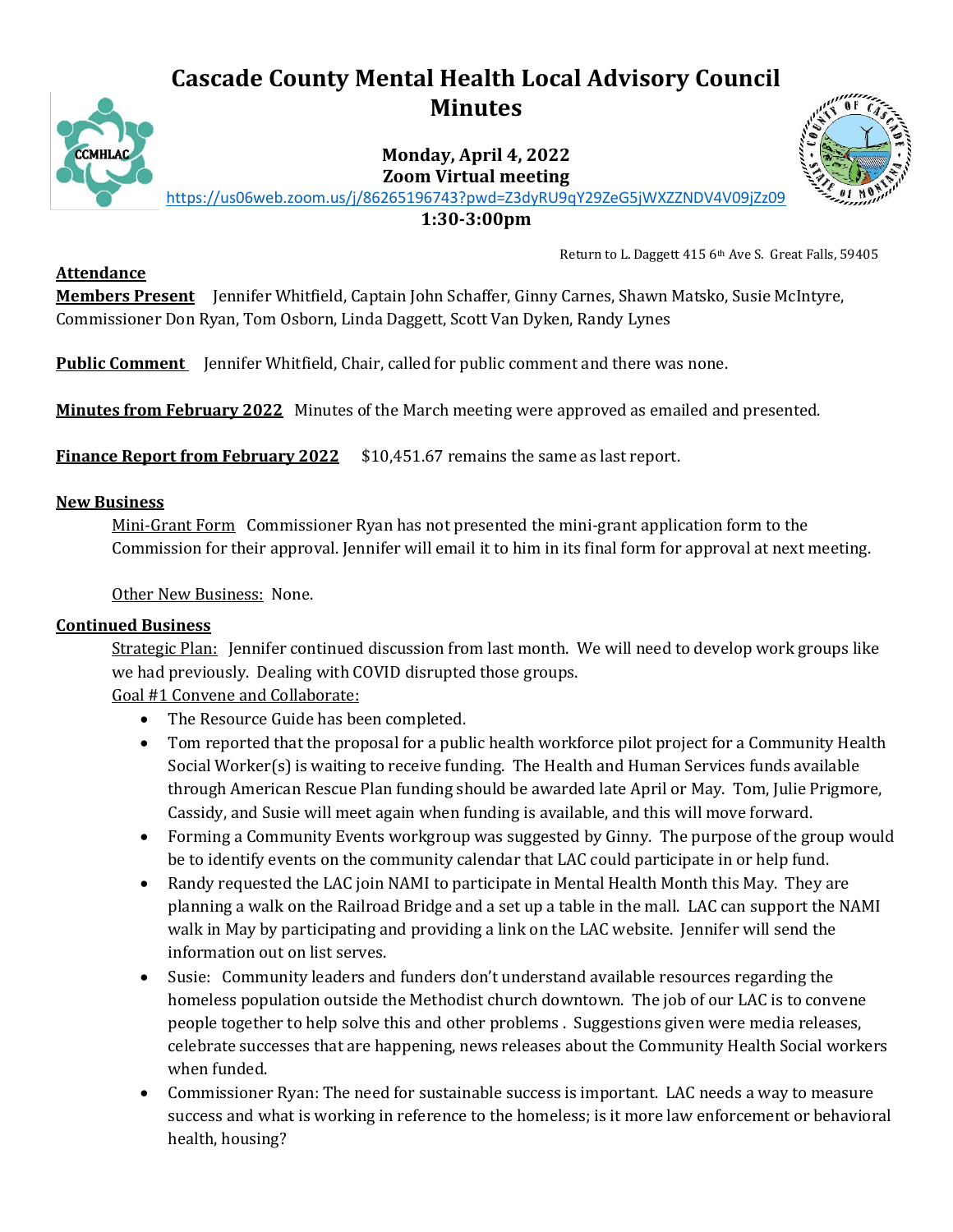- Susie: Invite a panel to come to the Library to discuss what the LAC is doing or have a meet and greet there with refreshments. This might be something the new Community Health Social Workers might do as part of their activities. LAC could provide funding.
- Suggested workgroup name was Services and Gaps: Randy, Ginny, and Commissioner Ryan will serve on this Committee.

## Goal #4 Sustainability:

- Tom reported that the public health workforce pilot project from HHS will include a success evaluation tool.
- Jennifer: The LAC website is a good place to celebrate successes, do media releases.
- Recruiting volunteers: Commissioner Ryan stated the need for training volunteers to do regular (weekly or monthly) suicide prevention awareness and training possibly at the library. Tom: Awareness training is built into the proposed pilot project. NAMI has an 8 week long training and a Family to Family support group. QPR suicide prevention training is also available. Jennifer will check for resources and set that up for May.
- Jennifer: LAC could provide support for other's costs related to these proposed projects and track outcomes for attendance and number of times held.

## Goal #4 Communication and Marketing:

- Jennifer: Get and use a media template for activities that could be on website and sent out to others. Suggested we do a blurb on LAC for Mental Health Month in May. This could be extended to the Library.
- Ginny will be on a work group to reach out to smaller communities. Don suggested the County Extension Service as a resource for that.
- Ginny suggested we develop a brochure explaining LAC and services.

## Website/Facebook

Website

- Susie shared the website with the group and demonstrated how it is confusing, hard to find agendas and minutes although they are there.
- Jennifer will reach out to Kevin and Amanda to see if they are still interested in being an LAC member.

Facebook No report.

### **Representative Reports**

North Central MT – Crisis Intervention Collaborative (NCMT-CIC) Captain Schaffer reported: Mobile Response Team

- Michael Robinson is now working with the MRT and when 911 calls come in needing behavioral health attention, they are referred to him to sort out to routing to law enforcement or behavioral health follow up.
- John reported that a representative from Alluvion, Police Department, and United Way were sent to the Methodist church downtown to interview a dozen people there to ascertain their needs. They are still working on the results of the interviews.

MH Court

• Developed a 2-tier system that uses a 6-month program for misdemeanors and screens low-level felonies for the court. The past system's criteria was too restrictive.

### Suicide Prevention Committee No report.